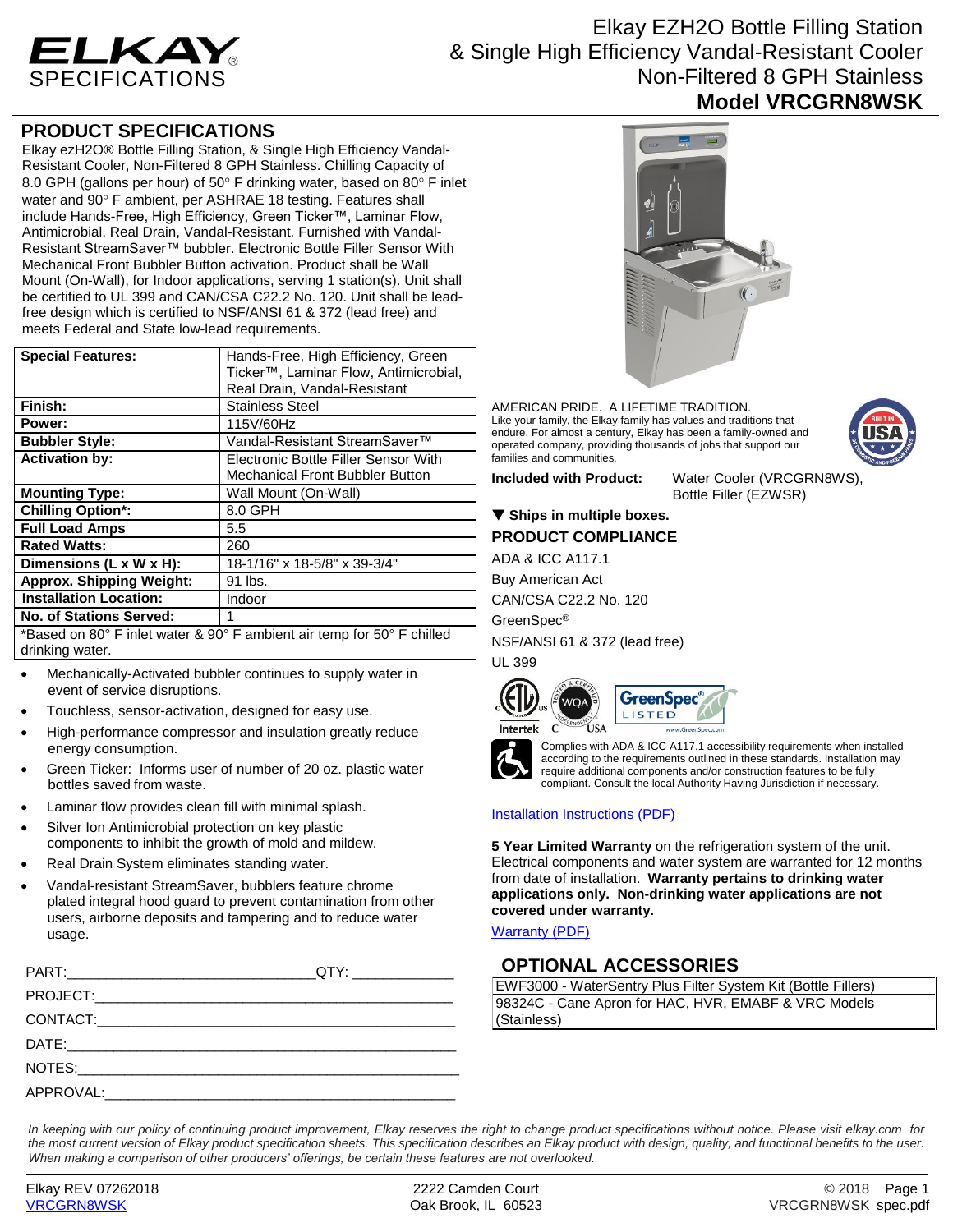

#### **COOLING SYSTEM**

- Compressor: Hermetically-sealed, reciprocating type, single phase. Sealed-in lifetime lubrication.
- Condenser: Fan cooled, copper tube with aluminum fins. Fan motor is permanently lubricated.
- Cooling Unit: Combination tube-tank type. Continuous copper tubing with is fully insulated with EPS foam that meets UL requirements for self-extinguishing material.
- Refrigerant Control: Refrigerant HFC-134a is controlled by accurately calibrated capillary tube for positively trouble-free operation.
- Temperature Control: Easily accessible enclosed adjustable thermostat is factory preset. Requires no adjustment other than for altitude requirements.

*In keeping with our policy of continuing product improvement, Elkay reserves the right to change product specifications without notice. Please visit elkay.com for the most current version of Elkay product specification sheets. This specification describes an Elkay product with design, quality, and functional benefits to the user. When making a comparison of other producers' offerings, be certain these features are not overlooked.*